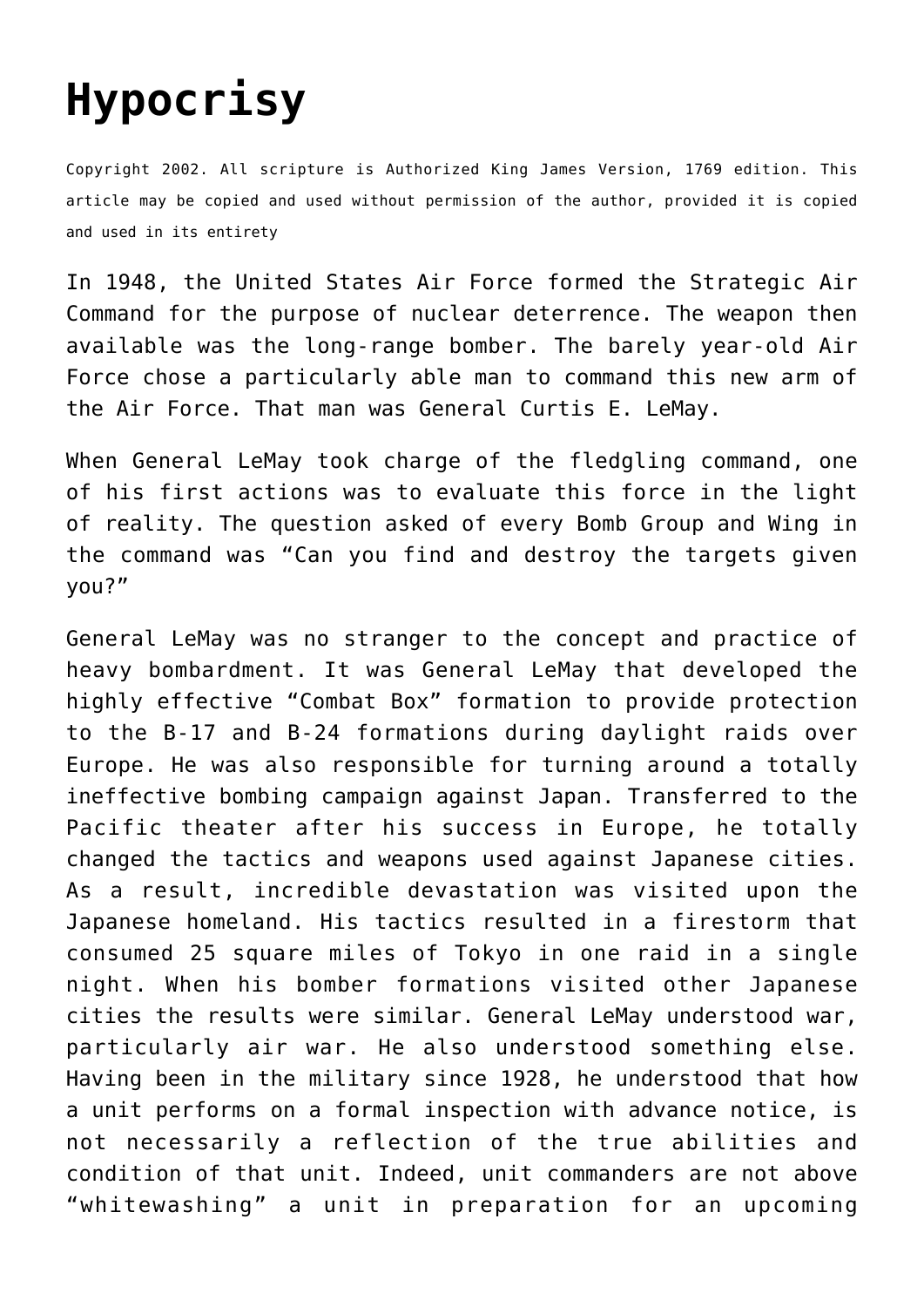inspection. For the military this can, and does have devastating consequences when a unit is called into action without warning. Often, units cannot, and do not perform well in combat because they do not practice what they preach. Because General LeMay knew this, he was determined that this would not be the case with America's first line of defense.

Thus the general's first command to his units was to perform a mock bombing raid on a target located in Dayton, Ohio. This seemed simple enough. However, not a single aircrew either found the target, or arrived on time. All crews were either off target by miles, or were late over the target. Both of which are a death knell to bombing effectiveness. Not a single crew, SAC-wide, flew the mission as briefed.

This did not please the General, nevertheless he had a solution: Place the entire command on a war footing. Yes, every single day of the year, at every SAC base, every individual would carry out their duties as if there were an active war in-progress. The reality of what this meant hit home when, for the first time ever, units were subject to nonotice inspections. Moreover, the inspections began whenever the inspection team arrived on-base. If that meant it began at 3:00 AM, then so be it. Aircrews were also commanded to fly at all hours, every day, in all weather.

Within just a few months the results began to show. Units that could not perform the mission before, were now able to find targets — on-time. Instead of "whitewashed" inspection results, the true condition of each and every unit was known. In the end, General LeMay's efforts paid huge dividends to the United States. The Soviet Union could not, and would not match the combat readiness of the Strategic Air Command. The Soviets were never able to be assured that they stood a chance of beginning a nuclear conflict with the United States without incredible devastation being visited upon them by SAC.

What was the secret of General LeMay's success? Is it that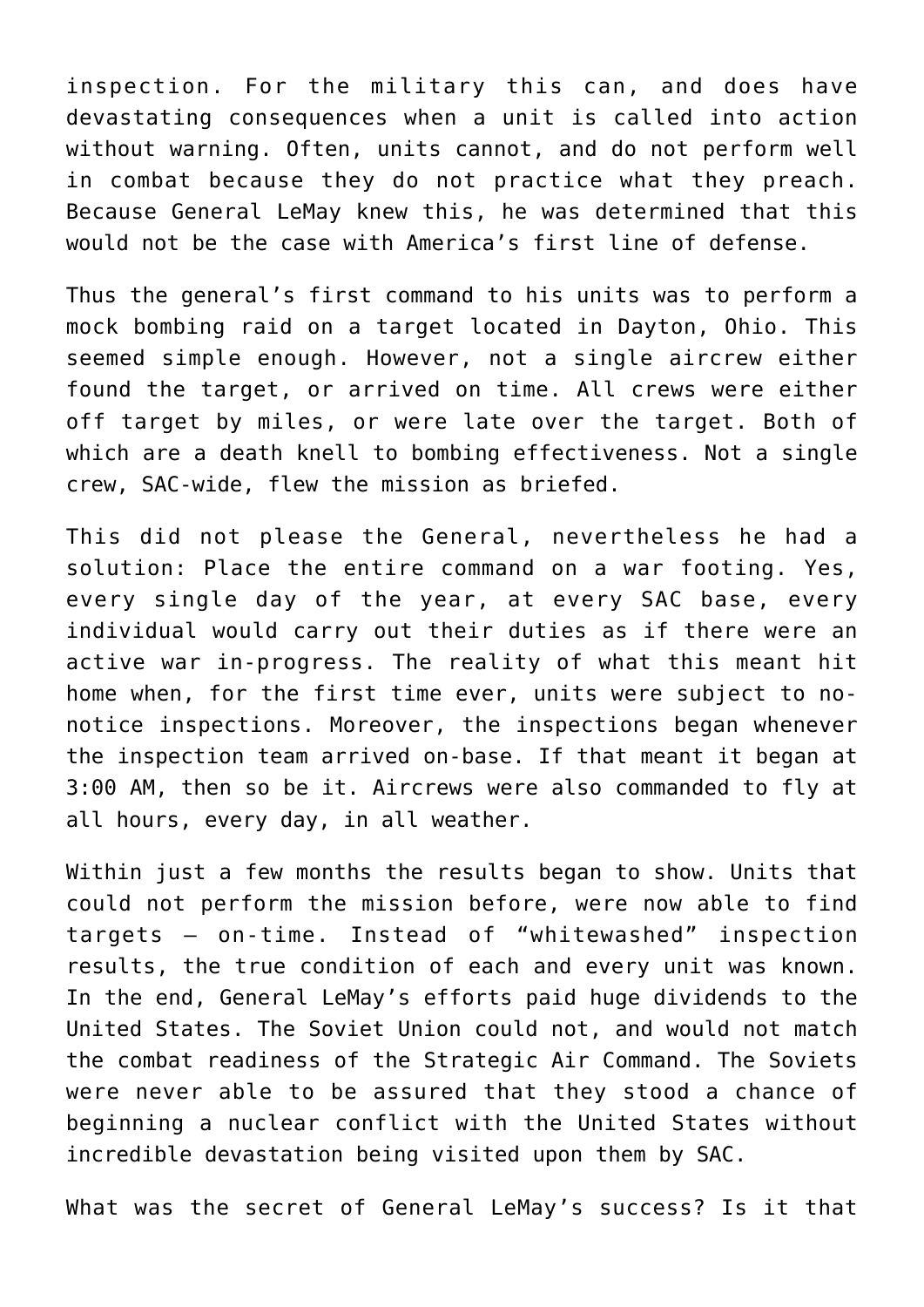military members have no choice but to comply with directives given from above? Not hardly. Even in the military, people rebel against authority. Not outwardly, rather in small ways that normally go undetected except under the stress of critical inspections, or combat. The secret of General LeMay's success is found in one thing and one thing only. He practiced what he preached.

In an interview with the Public Broadcasting System, Lt. General James Edmundson made the following comment concerning General LeMay's success.

*"He was about the only man that had the knowledge of bombardment operation, the leadership ability to put together an organization like SAC [Strategic Air Command] and make it work, and the personal honor and dignity to do it properly, for the good of his country, and to instill the people that worked for him — instill in them the agreement with what he's doing, the understanding of what he's doing…"*

In short, General LeMay was not a hypocrite. One can have great ability and knowledge, and yet not be followed. One can be the best organizer that the world has ever seen, and yet no one will follow them. One can be placed in a leadership role and those under them commanded to follow. In the military this happens all the time. Yet those in leadership positions are not respected and willingly followed because they do not practice what they preach to their subordinates. General LeMay believed in, and practiced no-notice preparedness. It is often recorded in SAC that he never sought to circumvent the regulations, no matter how inconvenient they were to him personally. The following was taken from a webpage dedicated to SAC and General LeMay.

*"Be prepared. Get something straight, he told them: "We are at war now." The security on SAC bases was so tight that LeMay's own wife was once held at bayonet point. She had*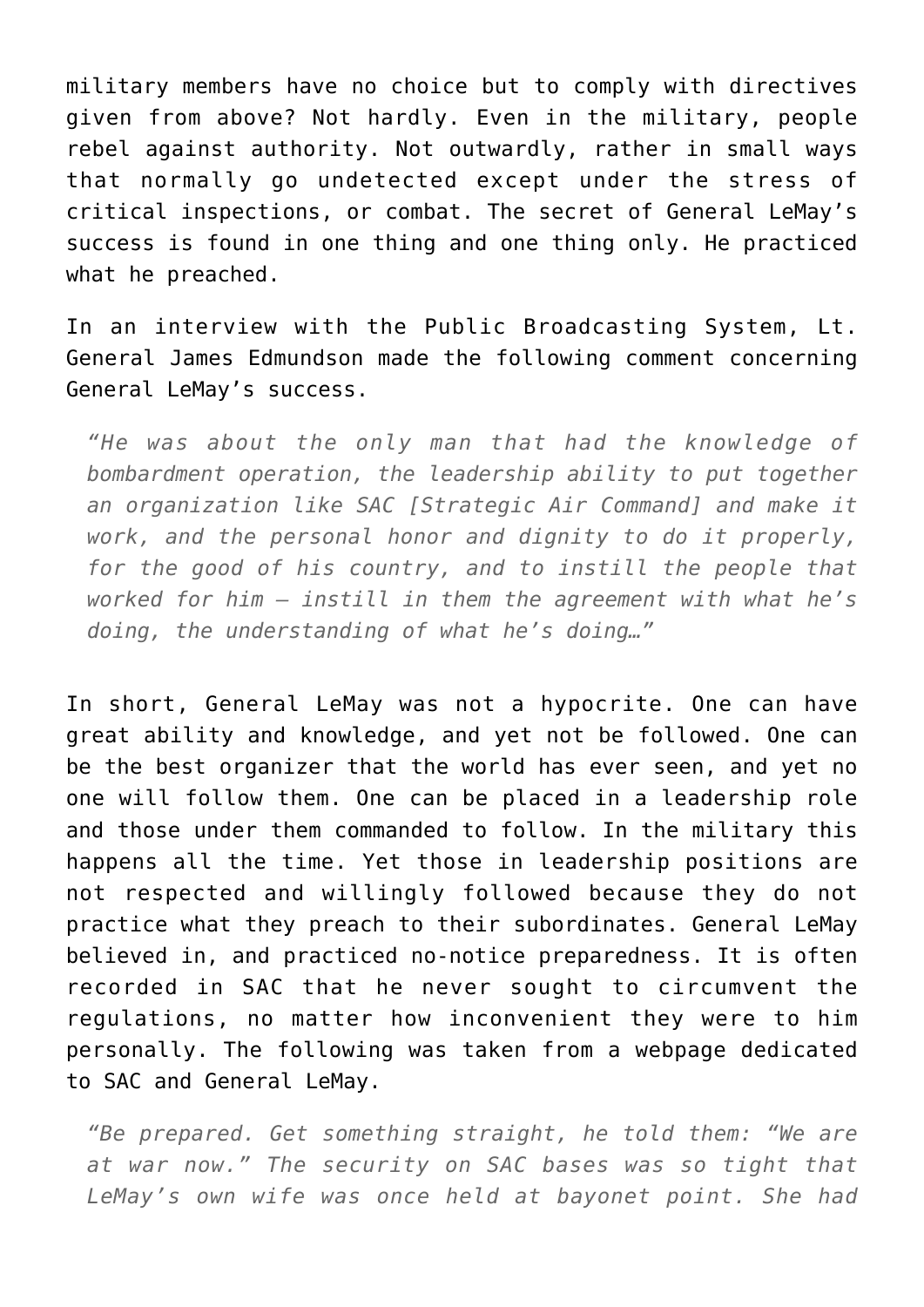*ventured into her back yard without her ID."*

Having been in SAC for 5 years, I believe it. Even as late as 1991, the effects of General LeMay's leadership on Strategic Air Command during its formative years were still being felt. Of all the major commands in the Air Force, SAC still had a warrior mentality.

When I consider this, I think of the Rechabites written of in the 35<sup>th</sup> chapter of Jeremiah. Where the Rechabites answered Jeremiah's challenge as given from the LORD God.

And I set before the sons of the house of the Rechabites pots full of wine, and cups, and I said unto them, Drink ye wine. But they said, We will drink no wine: for Jonadab the son of Rechab our father commanded us, saying, Ye shall drink no wine, neither ye, nor your sons for ever: Neither shall ye build house, nor sow seed, nor plant vineyard, nor have any: but all your days ye shall dwell in tents; that ye may live many days in the land where ye be strangers. Thus have we obeyed the voice of Jonadab the son of Rechab our father in all that he hath charged us, to drink no wine all our days, we, our wives, our sons, nor our daughters; Nor to build houses for us to dwell in: neither have we vineyard, nor field, nor seed: But we have dwelt in tents, and have obeyed, and done according to all that Jonadab our father commanded us. *(Jeremiah 35:5-10)*

It strikes me that Jonadab was not a hypocrite, and that he trained up his children properly. Those children believed because it became real to them through the life of their father. As a result, they lived what thy were taught. It is the only explanation that can account for the continuance of the Rechabites in Jeremiah 35.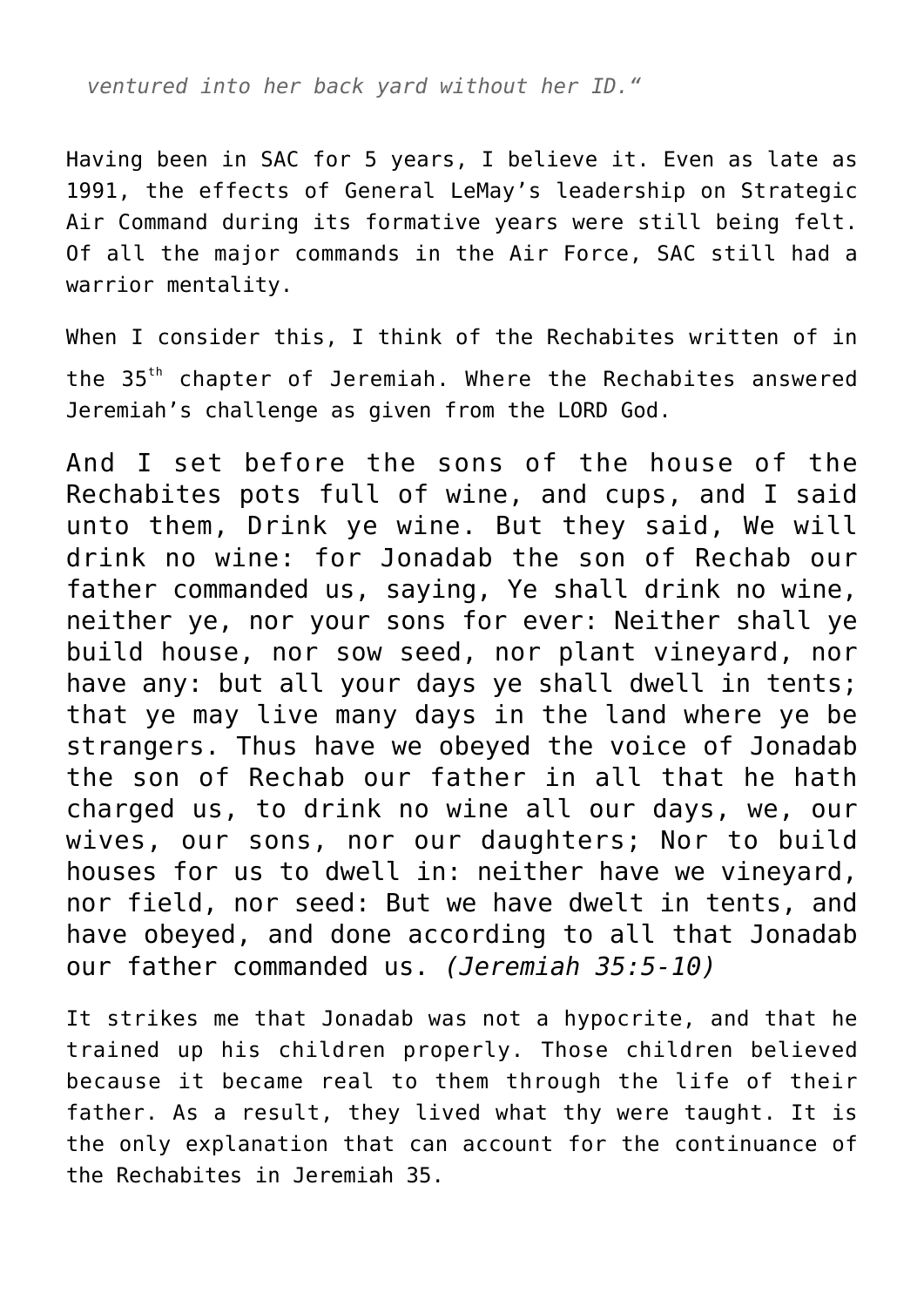So that we may not get confused, hypocrisy needs to be defined. The Oxford Dictionary of the English Language gives the following definition:

*"From Old French ypocrisie, Latin hypocrisis and Greek υ′πòκριòι, the acting part on a stage, feigning, pretence. . .*

*Assuming of a false appearance of virtue or goodness with dissimulation of real character or inclinations, esp. in respect of religious life or beliefs; hence in a general sense, dissimulation, pretence, sham."*

Thus hypocrisy cannot be the incidental failings of an individual, but rather it is a practiced character trait. It must be, by definition, a continued pattern of action in contrast to the avowed statements of the individual. This, of course, leaves the LORD God completely out of the picture when it comes to responsibility for the fall of others. Only God is righteous, and never to be found at fault for turning someone away. It is not so with us. We cannot say "Even the Lord had the angels turn against Him." and use that example to say we are not at fault. This is worse than an "apples to oranges" comparison. Do we even come close to being like the LORD God? Of course not. Therefore we cannot say we play no role in someone being turned against the Lord, of whom we say we represent. The best we can say, if we are honest, is "I am not sure of the part I have played in someone else's rebellion."

Finally, in considering General LeMay, I cannot but be drawn to the conclusion that he held appearance to be nothing except that it came out of real substance. General Curtis LeMay understood modern warfare and the high cost of being hypocritical when it came to readiness.

*Do we, as the Lord's children truly understand spiritual warfare and the effect of our testimony?*

And the lord commended the unjust steward, because